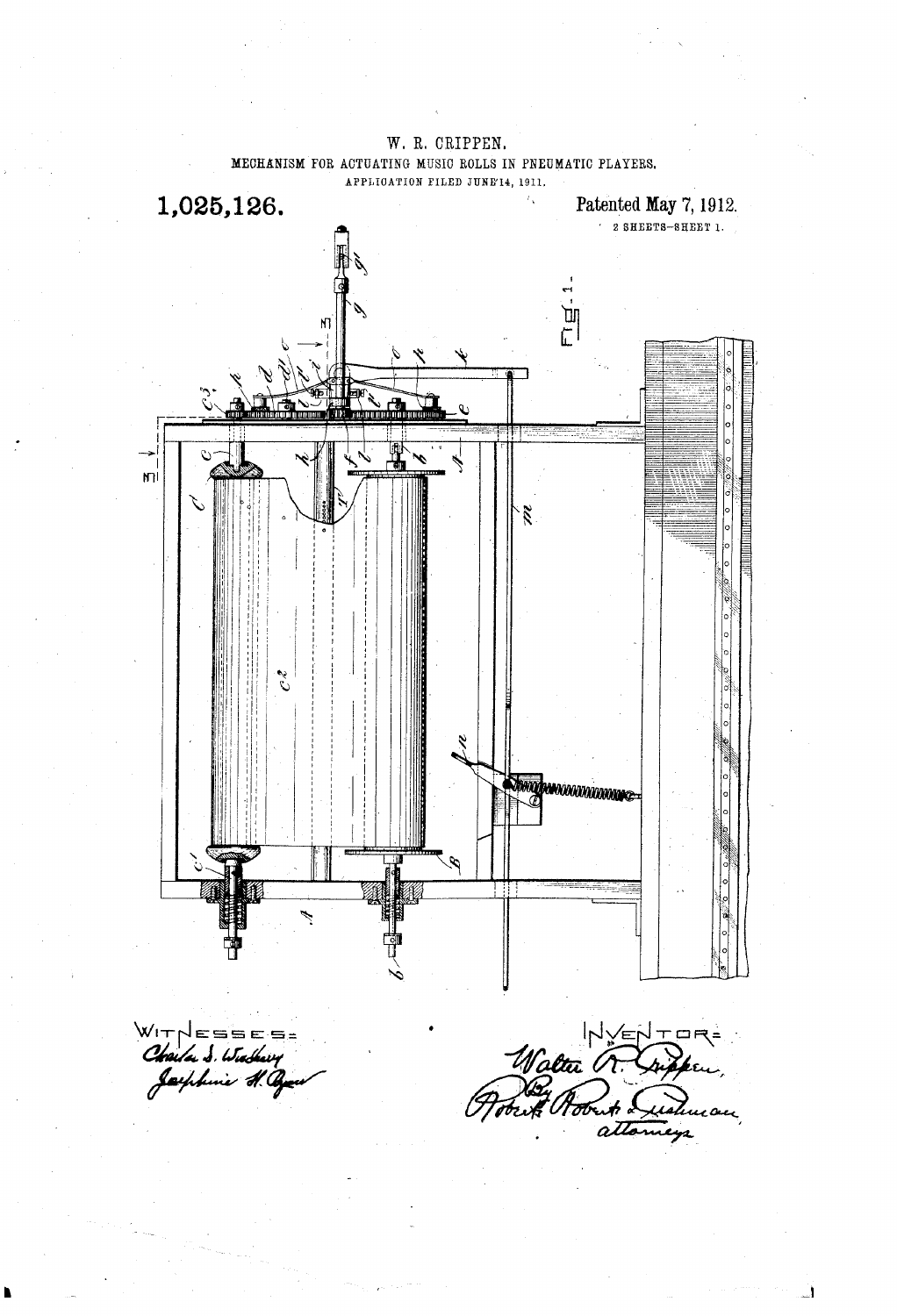W; R. CRIPPEN, MECHANISM FOR ACTUATING MUSIC ROLLS IN PNEUMATIC PLAYERS, APPLICATION FILED JUNE 14, 1911.

1,025,126.

Patented May 7, 1912. 2 SHEETS-SHEET 2. '



 $\mathscr{A}$ m Fig-3- $W_1\tau\wedge\epsilon=$ s  $\epsilon$ .

 $2^{\mu\nu}$ ?? ?? ???? ?? ???? ?????

 $Fig. 2.$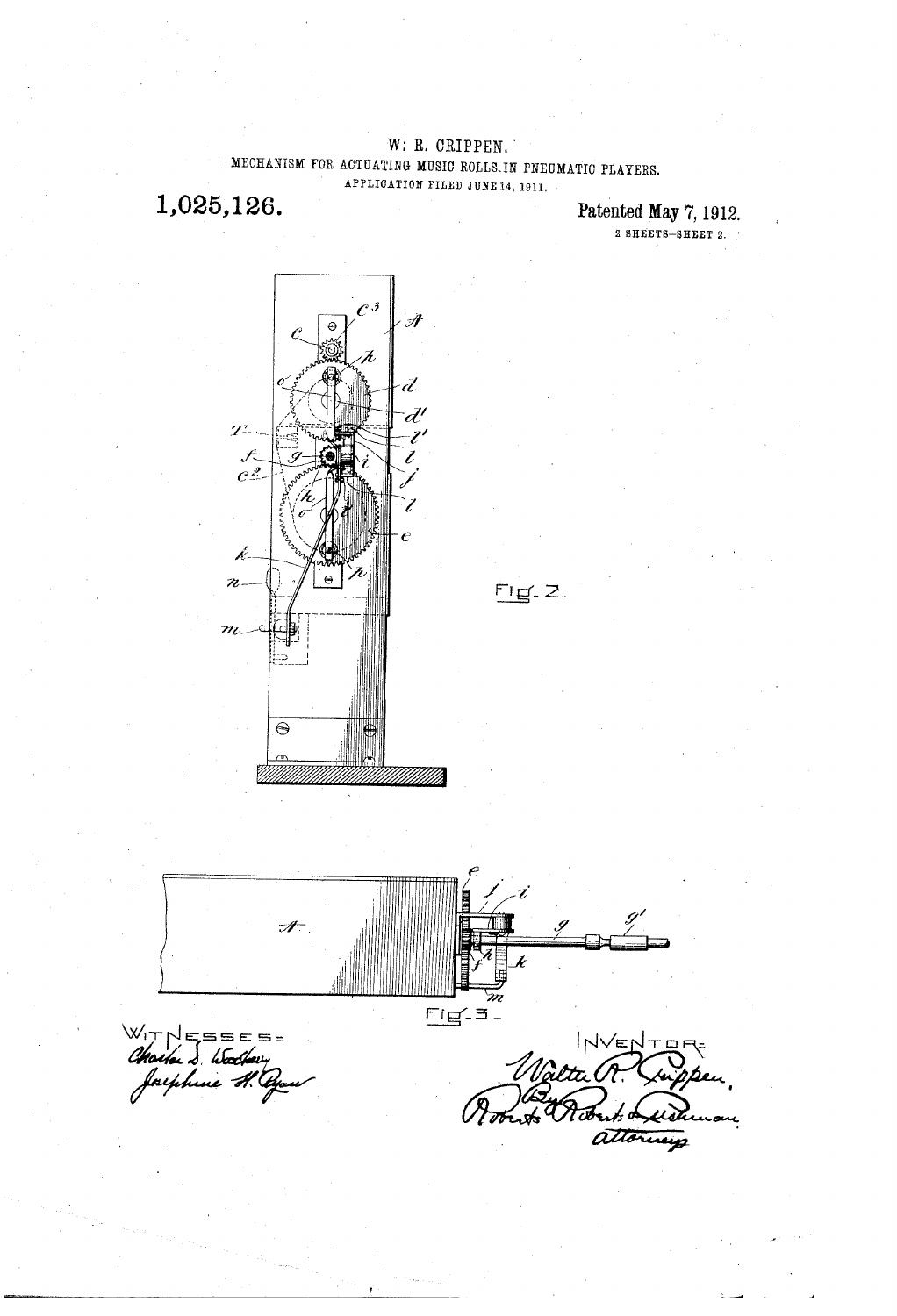## UNITED STATES PATENT OFFICE.

WALTER R. CRIPPEN, OF NEWTON, MASSACHUSETTS, ASSIGNOR TO VOSE & SONS PIANO COMPANY, OF BOSTON, MASSACHUSETTS, A CORPORATION OF MAINE.

MECHANISM FOR ACTUATING MUSIC-ROLLS IN PNEUMATIC PLAYERS.

1,025,126.

Specification of Letters Patent. Patented May 7, 1912. Application filed June 14, 1911. Serial No. 623.143.

To all whom it may concern:

Be it known that I, WALTER R. CRIPPEN, a citizen of the United States, and resident of Newton, in the county of Middlesex

- 5 and State of Massachusetts, have invented new and useful Improvements in Mechanism for Actuating Music-Rolls in Pneumatic Players, of which the following is a specification.
- $10$ This invention relates to pneumatic player mechanisms, and particularly to the transmission mechanism between the motor and the spool box for actuating the music rolls in piano players.
- 15 In the accompanying drawings which illustrate one embodiment of my invention,-Figure 1 is a front view of the spool box of a piano player, and of my improved transmission mechanism; Fig. 2 is a side view,<br>20 taken from the right, of the mechanism<br>shown in Fig. 2; and Fig. 3 is a top view
- on line  $3-3$  of Fig. 1.

The spool box is shown at A, and contains the receiving spool B carried by the receiv-

 $25$  ing shaft  $b$ , and the music roll shafts or spindles  $c$  and  $c'$  which carry the music roll spool C. The perforated music sheet  $c^2$ passes in the usual way from the spool C over the tracker bar T to the receiving 30 spool B.

The shafts or spindles  $b$  and  $c$  are journaled in and extend through the end wall of the spool box A. A pinion  $c^3$  is secured fast to spindle  $e$  on the outer side of the

35 spool box. In mesh with pinion  $c^3$ , is an intermediate gear  $d$  for driving pinion  $c^3$ , journaled on a stud  $d'$  on the outer wall of spool box A. The receiving spool shaft  $b$ is provided with a driving gear  $e$  on the<br>40 outer side of the spool box for turning the receiving spool shaft b.

In the space between the intermediate<br>gear  $d$  and the gear  $e$  is the driving pinion  $f$ ,<br>fixed to the driving shaft  $g$ . The shaft  $g$  $45$  is provided with a universal joint  $g'$ , so that the pinion  $f$  may be shifted into engagement with either the gear  $d$  or the gear  $e$ , and<br>out of engagement with the other. The shaft  $g$  is connected with a motor (not )

shown) which may be of usual construction. 50 The end of shaft  $g$ , near the pinion  $f$ , is supported by a collar or bearing  $h$ , which<br>is carried by lever  $i$ . Lever  $i$  is pivoted on a bracket *j*, secured to the spool box, and is<br>actuated by the lever arm *k*. The bracket *j* 55<br>is made with two arms *l*, for holding set<br>screws *l*, which form adjustable stops to<br> $\frac{1}{2}$ . limit the movement of lever  $i$ , and consequently of pinion  $f$ .

The lever arm  $k$  is actuated by a rod  $m$ , 60 mounted to slide in the spool box, and the manually operated shifting lever  $n$ . When<br>lever  $n$  is thrown to the right, as shown in Fig. 1, driving pinion  $f$  will be swung down-<br>ward into mesh with gear  $e$ . The receiving 65 spool B will then be rotated by the driving shaft to wind the music sheet  $c^2$  from spool C on to spool B. When the music sheet is to be rewound on spool C, lever  $n$  is shifted<br>to the left, and pinion  $f$  is thereby shifted 70 out of mesh with gear e and into mesh with gear  $d$ .

Fastened to lever  $i$  are the spring arms  $o$ each carrying at its end a pad  $p$  of felt or other suitable material, to act as a brake 75 when pressed against the driving gear. When the lever  $i$  is swung downward to shift pinion  $f$  into mesh with gear  $e$ , the upper brake  $p$  will be yieldingly applied<br>to gear  $d$ , and at the same time the pressure 80<br>of the lower brake  $p$  against gear  $e$  will be<br>relieved. This will permit the receiving shaft  $b$  to be turned easily from the driving shaft, and the upper brake will prevent the spool C, which for the time being is turning 85 idly, from spinning or unrolling the paper<br>faster than it is taken up by the receiving spool B. Similarly, when lever  $i$  is swung upward to shift pinion f into mesh with gear d, the pressure of the upper brake  $p$  against 90 gear  $d$  will be relieved, and the lower brake  $p$  will be yieldingly applied to gear  $e$ .

I claim:

In a player mechanism, a receiving spool and a driving gear therefor, a music roll 95 spindle and a driving gear therefor, a driving shaft, a pinion on said shaft adapted to actuate said gears one at a time, a shiftable